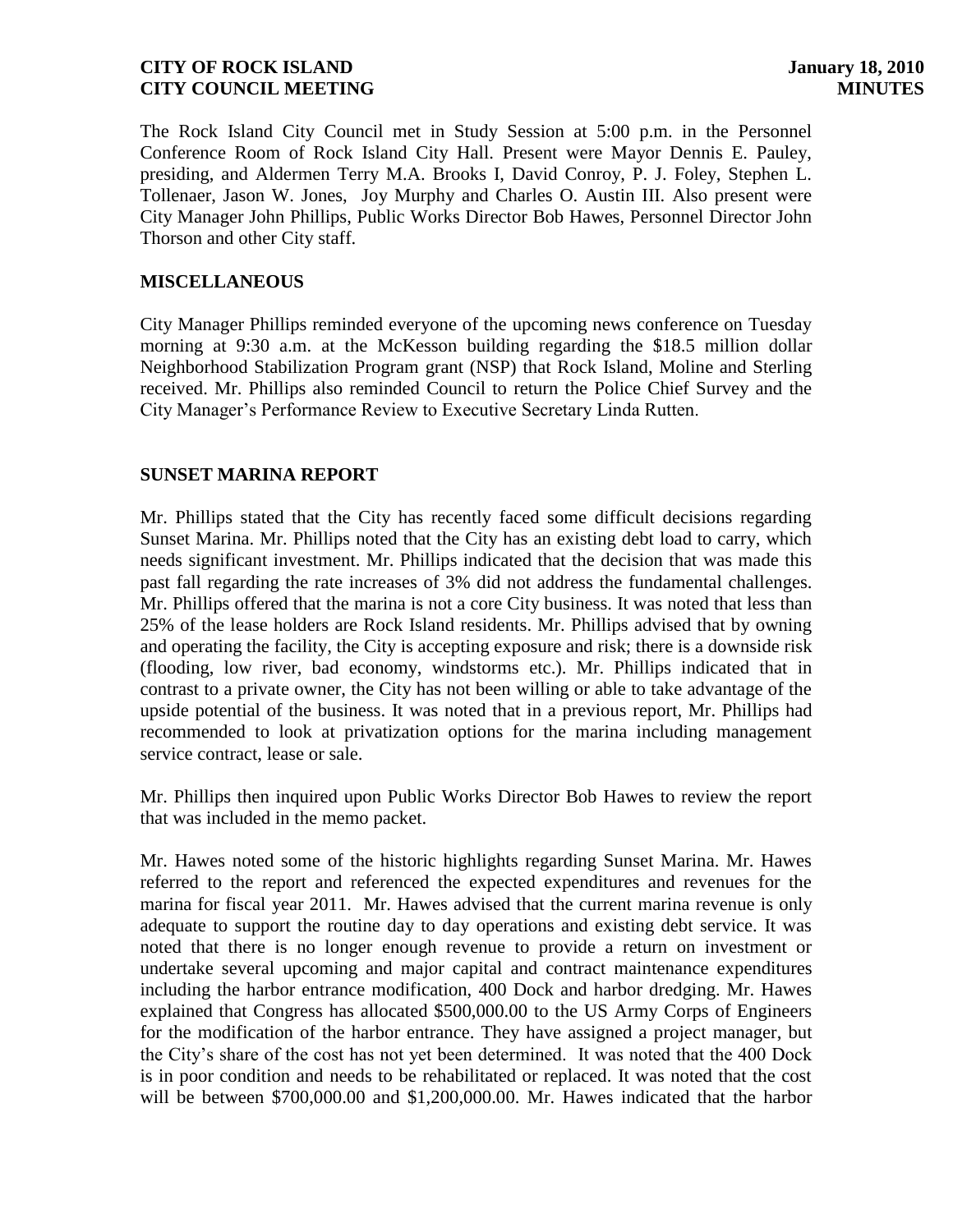entrance and a small portion of the fairways were dredged in 2008. However, the entire harbor needs to be dredged. Mr. Hawes added that there is no current cost estimate for a complete dredge, but the cost will exceed \$500,000.00.

Mr. Hawes stated that staff contacted nearby municipal marinas to develop a list of marina operation models. It was noted that there are four (4) options regarding the marina. Mr. Hawes explained that the first option would be to sell everything. It was noted that the City has never used this option. The second option entails leasing the real estate and selling the other assets. It was noted that under this option, the City would not be involved in the routine operations or decisions, but the City would still have some control of the marina appearance through the real estate lease. Mr. Hawes advised that the private marina company would hire its own staff, make its own expenditures, collect its own revenue and set its own rates. Mr. Hawes stated that this is a common approach that has been used by others. Mr. Hawes offered that the third option is a management contract in which a private management company would be hired to operate the marina. Mr. Hawes added that the private manager would work within a budget approved by the City. All marina revenues and expenditures would still be shown in the City budget and the City Council would determine the marina rates and charges. Mr. Hawes noted that with this option, there is no realistic opportunity for savings. The last option Mr. Hawes made reference to was City operation of the marina. It was noted that this has been the method of operation since 1980.

Mr. Hawes stated that staff is recommending to solicit RFQ's (request for qualifications) for a lease (option B-lease the real estate and sell the other assets). Mr. Hawes advised that staff has met with two (2) marina vendors that are interested in this approach. Mr. Hawes then explained the request for qualifications process. Mr. Hawes offered that once it has been narrowed down to two (2) finalists through interviews, a report will be brought to Council, and if there is a consensus among Council then the finalists will be asked to submit a formal preliminary proposal. The staff will then bring a recommendation back to Council on which of those finalists to select, and upon acceptance, detailed negotiations will begin possibly by April 1, 2010. Mr. Hawes added that the goal is to complete negotiations so that the facility transfer can be completed by late summer.

Council then discussed the four (4) options that were suggested. In addition, Council discussed the major capital improvements needed for the marina. After discussion, there was a consensus among Council to investigate option B, which is to lease the real estate and sell the other assets. City Manager Phillips stated that this report would be put on the Agenda for the next City Council meeting.

### **EXECUTIVE SESSION**

A motion was made by Alderwoman Murphy and seconded by Alderman Tollenaer to recess to Executive Session on matters of Personnel. The motion carried on a roll call vote. Those voting Aye being, Alderman Brooks, Alderman Conroy, Alderman Foley,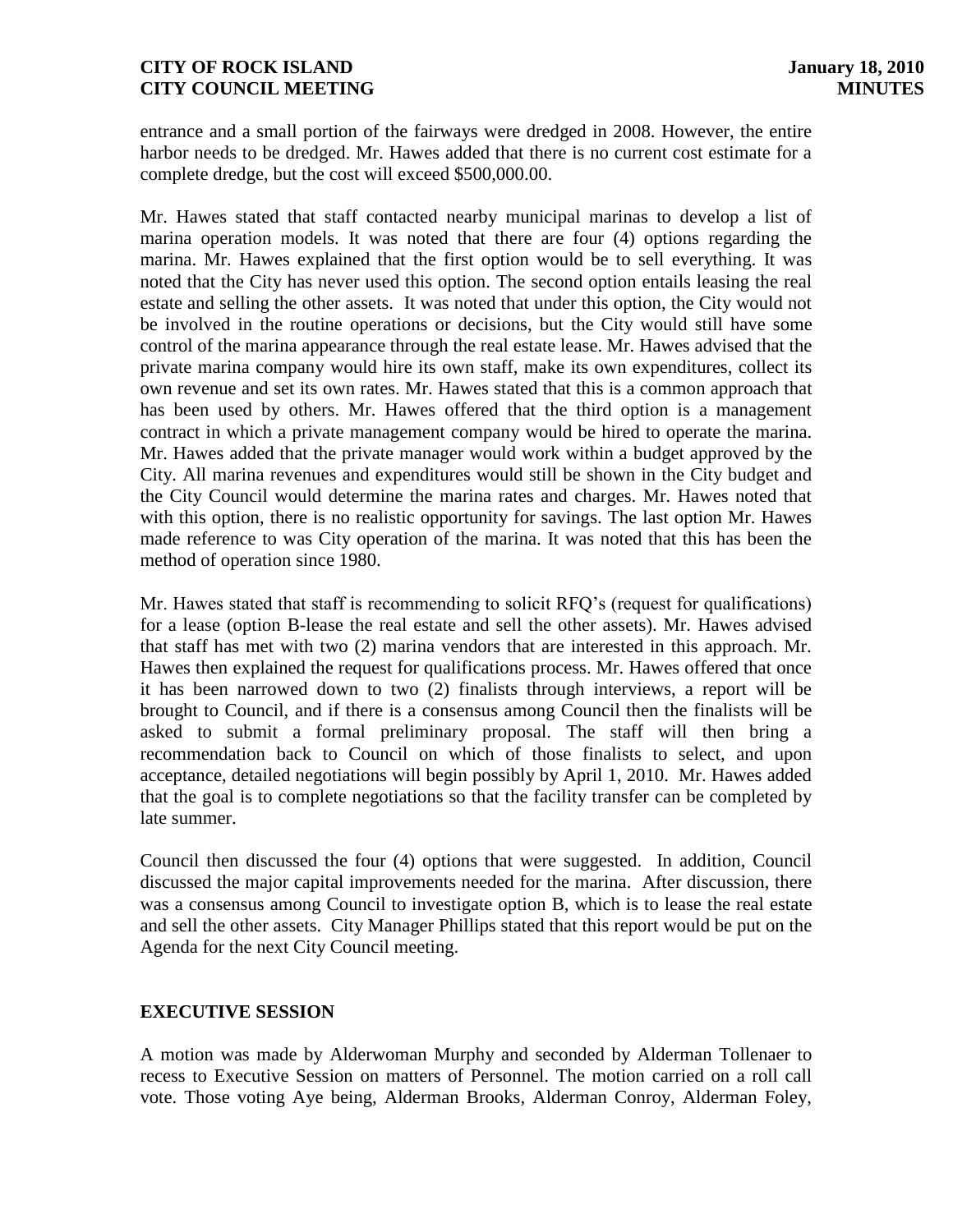Tollenaer, Alderman Jones, Alderwoman Murphy and Alderman Austin; those voting No, none. The meeting was recessed at 5:25 p.m.

Mayor Pauley reconvened the regular meeting at 6:10 p.m.

# **ADJOURNMENT**

A motion made by Alderman Jones and seconded by Alderwoman Murphy to adjourn the meeting carried on a roll call vote. Those voting Aye being Alderman Brooks, Alderman Conroy, Alderman Foley, Alderman Tollenaer, Alderman Jones, Alderwoman Murphy and Alderman Austin; those voting No, none. The meeting was adjourned at 6:11 p. m.

> \_\_\_\_\_\_\_\_\_\_\_\_\_\_\_\_\_\_\_\_\_\_\_\_\_\_\_\_ Aleisha L. Patchin, City Clerk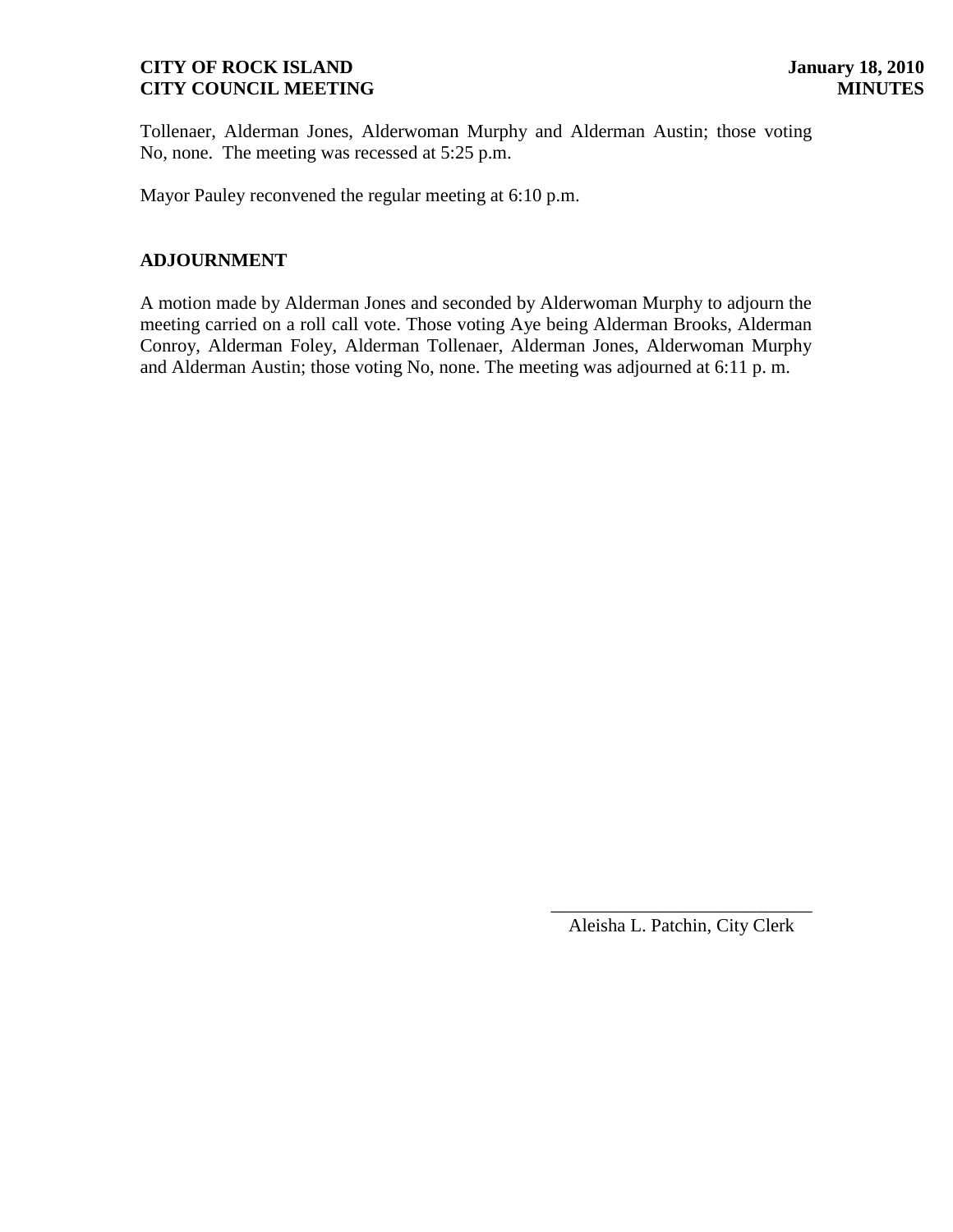Rock Island City Council met in regular session at 6:45 p.m. in the Council Chambers of Rock Island City Hall. Present were Mayor Dennis E. Pauley, presiding, and Aldermen Terry M.A. Brooks I, David Conroy, P.J. Foley, Stephen L. Tollenaer, Jason W. Jones, Joy Murphy and Charles O. Austin III. City Manager John Phillips was also present.

### **Introductory Proceedings**

Mayor Pauley called the meeting to order and led in the Pledge of Allegiance to the Flag of the United States of America. Alderman Foley gave the Invocation.

### Agenda Item #5  **Minutes of the Meeting of January 11, 2010.**

A motion was made by Alderwoman Murphy and seconded by Alderman Foley to approve the Minutes of the Meeting of January 11, 2010 as printed. The motion carried by the following Aye and No vote; those voting Aye being Alderman Brooks, Alderman Conroy, Alderman Foley, Alderman Tollenaer, Alderman Jones, Alderwoman Murphy and Alderman Austin; those voting No, none.

# Agenda Item #6 **Update Rock Island by Mayor Pauley.**

Mayor Pauley stated that earlier today, that  $27<sup>th</sup>$  annual memorial for Dr. Martin Luther King Jr. was held at the Martin Luther King Jr. Center. The Mayor added that the theme for the event was 'What Are You Doing For Others." It was noted that the annual event included a Youth Essay Award, Blackhawk College Scholarship Award and the annual Community Service Award. Mayor Pauley stated that people were challenged throughout the event to think about what they are doing for others.

Mayor Pauley indicated that Rock Island Economic Growth Corporation announced that the U.S. Housing and Urban Development awarded \$18,530,708.00 in funding from the Neighborhood Stabilization Program to assist the communities of Rock Island, Moline and Sterling, Illinois. Mayor Pauley indicated that the funds will be used to purchase and rehabilitate homes, redevelop vacant property for housing, demolition of homes and financing mechanisms for homebuyers. Mayor Pauley added that Brian Hollenback, President of Renaissance Rock Island led the team that secured the grant.

Mayor Pauley offered that Augustana College has commenced a year of celebration in honor of its 150<sup>th</sup> birthday. Mayor Pauley added that some of the special observances and events surrounding the college's sesquicentennial celebration this year will include a renovation of the historic Old Main and a new anniversary focused website, [www.augustans.edu/150.](http://www.augustans.edu/150) It was noted that the website features the eight (8) presidents of Augustana, notable faculty, headlines beginning in 1902 from the student newspaper, a guest book and event calendar.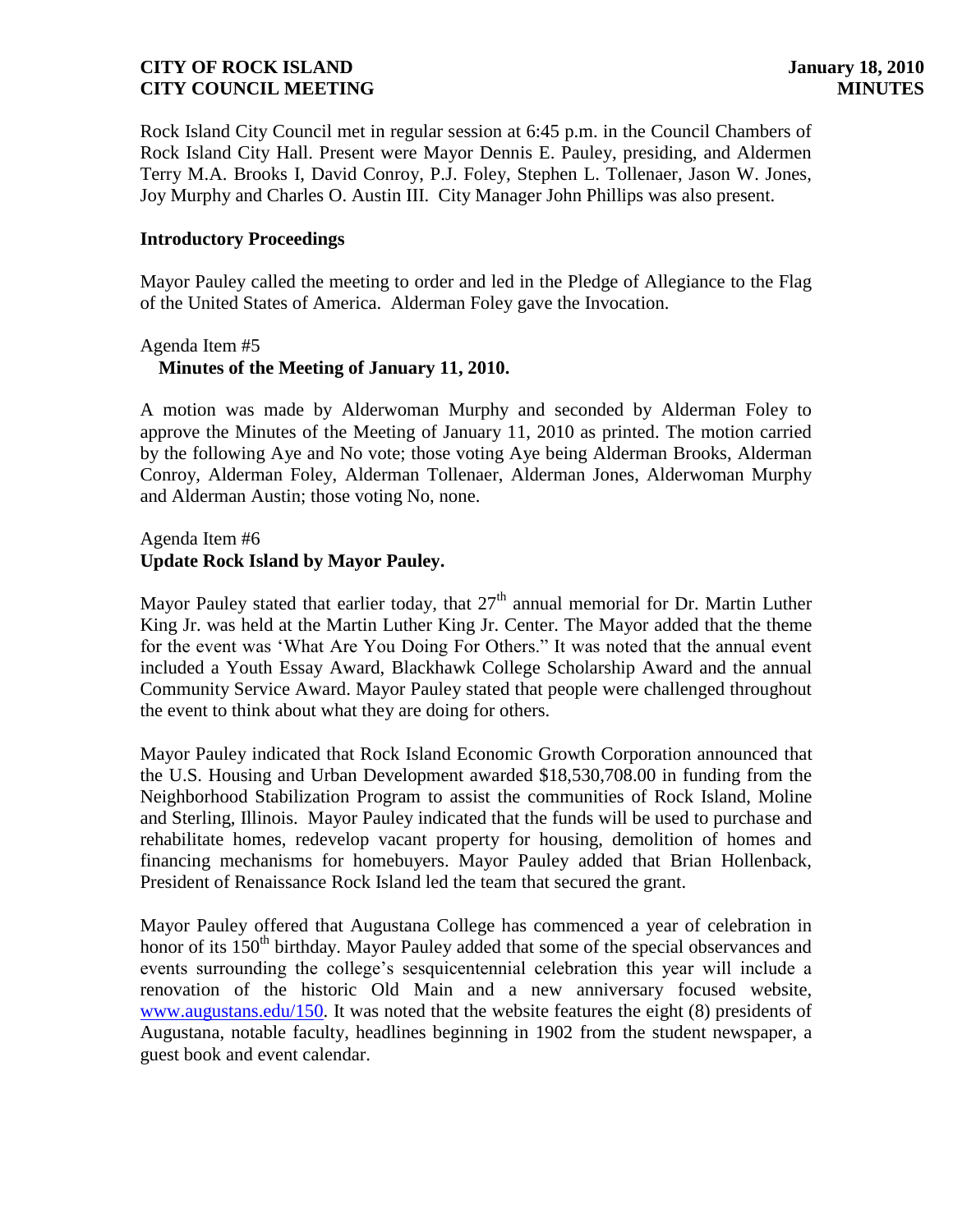Mayor Pauley offered that this past week, he has been asked about sidewalk snow removal ordinances. Mayor Pauley indicated that Rock Island does not have a sidewalk snow removal ordinance. It was noted that ordinances have been discussed in the past, but not adopted. Mayor Pauley stated that there are numerous types of ordinances in which some include imposing fines if snow is not removed and others where the City removes the snow then bills the resident for the snow removal. Mayor Pauley stated if the Council chooses to adopt a snow removal ordinance that he was not opposed to this issue. It was noted that if an ordinance was adopted, Mayor Pauley had two (2) recommendations, which include; that the ordinance is simple and enforceable and that the ordinance be enforced.

#### Agenda Item #7

### **Presentation by the Advanced Technology Sustainability Consortium.**

Mayor Pauley stated that the Advanced Technology Sustainability Consortium (ATSC) was initiated by former Mayor Mark W. Schwiebert in March of 2006. The Mayor indicated that the idea was to work with technology oriented businesses in Rock Island. In addition, the group was developed to provide networking opportunities for businesses that are developing or are significant users of technology; determine how the City can better support businesses that are technology oriented or have an interest in sustainability concepts, processes or products; and to explore technology based enterprise and to increase Rock Island's visibility and brand the City as being a tech friendly community. Mayor Pauley added that the ATSC currently meets on the third Tuesday of each month from 7:30 a.m. to 9:00 a.m. It was noted that meetings are typically held in the Personnel Conference Room, located in the lower level of City Hall.

Mr. Kevin Koski, President of the ATSC stepped forward. Mr. Koski recognized Mary Chappell, City staff member of the ATSC for all of her efforts. Mr. Koski offered that part of the ATSC function is not just to be an informational and networking group, but to be an action group. Mr. Koski noted that the group has been involved in the creation of the Sustainable Design Assessment Team, which is a volunteer group of architects, attorneys, engineers and urban planners. The team was formed to offer business owners free design advice on sustainable applications.

Mr. Koski stated that former Mayor Mark W. Schwiebert was the group's organizer, past chair, mentor and inspiration. (Mr. Schwiebert stepped forward) Mr. Koski stated that Mr. Schwiebert ended his 20 years of service as Mayor of the City of Rock Island in May of 2009. It was noted that among Mr. Schwiebert's many contributions was his focus on greener sustainable initiatives including the creation of the ATSC.

Mr. Koski offered that members of the ATSC created the Mark W. Schwiebert Sustainability Leadership Award to honor Mr. Schwiebert for his important contributions. It was noted that this special award will be given annually to a business, organization or individual that has demonstrated outstanding leadership in the area of green or sustainable initiatives. Mr. Koski then presented Mark. W. Schwiebert with the award. It was noted that the award is made out of sustainable materials. The award was created out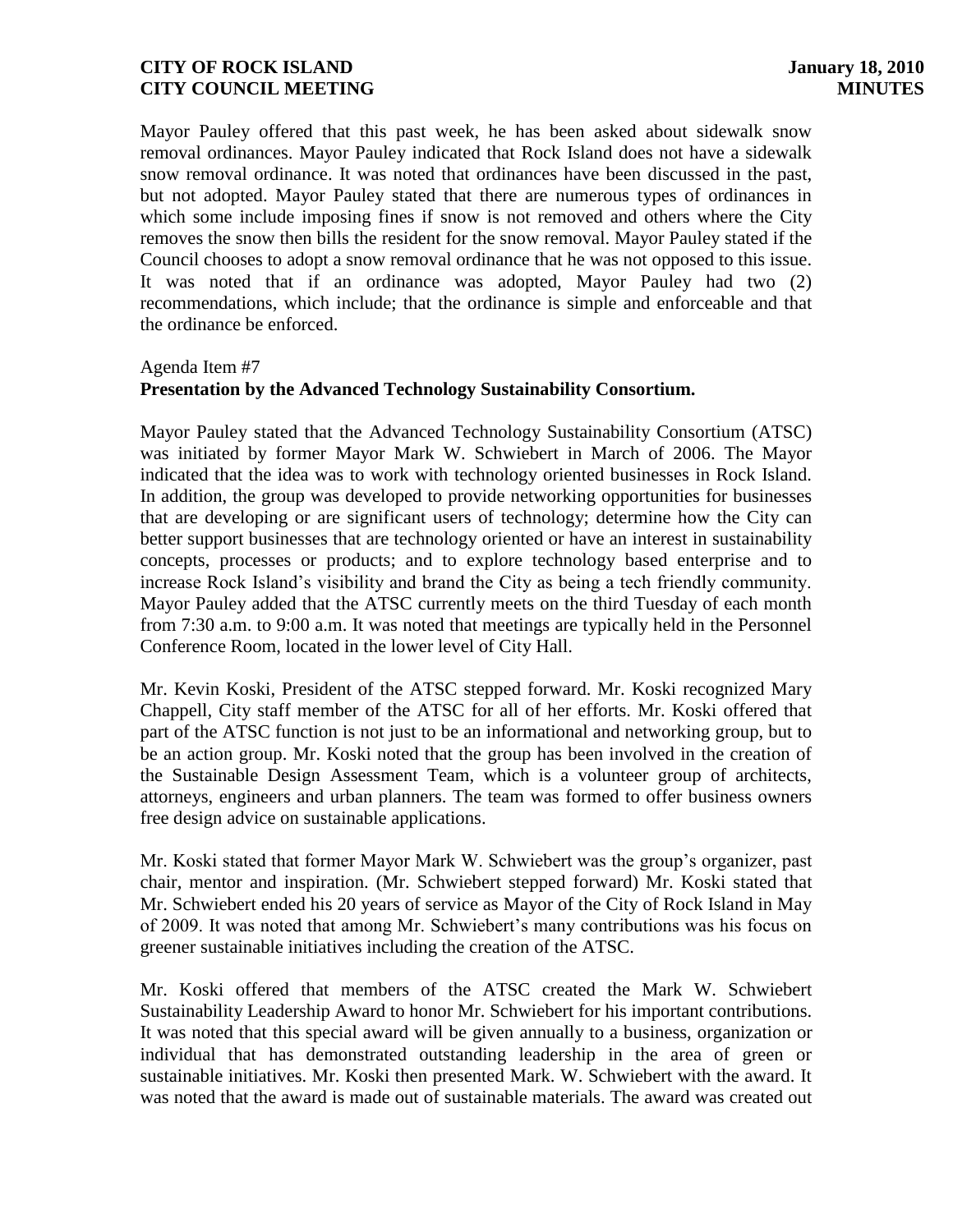of a piece of steel beam (sustainable material) from the Armory demolition site. Mr. Schwiebert is the first recipient of this award.

Mr. Schwiebert thanked everyone for the award. Mr. Schwiebert stated that when the ATSC was created, the objective was to focus on this as a major type of groove for businesses. It was also a way to encourage businesses to network with each other. Mr. Schwiebert added that he was thankful to be involved and will continue to do so.

Mr. Koski noted that the award will be kept in the City Hall trophy case with the name of future winners added to the base. A smaller award will be presented to keep as a reminder of this acknowledgment.

# Agenda Item #8 **Proclamation declaring the month of January, 2010 as National Mentoring Month.**

Mayor Pauley read the Proclamation declaring the month of January, 2010 as National Mentoring Month.

Ms. Rebecca Lynn (Big Brother /Big Sister Mentor) and Nakeyta Graham accepted the Proclamation. Ms. Lynn thanked the Mayor and Council for the Proclamation and stated that there are hundreds of children in the community on a waiting list; they are waiting to be matched up with a Big Brother/Big Sister. Ms. Lynn encouraged everyone to get involved.

### Agenda Item #9

# **A Special Ordinance amending Chapter 8: Licenses and Business Regulations of the Code of Ordinances regarding video gaming terminals and Plaza activity fees.**

It was moved by Alderman Conroy, seconded by Alderman Austin to consider, suspend the rules and pass the Ordinance.

Discussion followed.

City Manager Phillips made reference to Agenda Items #9, #10 and #11. Mr. Phillips stated that the City has been affected by the national recession and it is a challenging time. Mr. Phillips indicated that the City has seen a decrease in revenues from Income Tax, and corporate Replacement Tax and major increases in pension obligations (Police and Fire) have gone up to \$750,000.00. Mr. Phillips explained that with the loss of revenues and the increase of these expenditures, it was found that when the budget was beginning to be prepared for next fiscal year (April 1, 2010), the City was looking at a \$2.4 million dollar shortfall.

Mr. Phillips added that staff has been working on narrowing the shortfall to prepare a balanced budget to the City Council. It was noted that the gap was narrowed down to a \$1.2 million dollar shortfall. Mr. Phillips offered various mechanisms that were implemented to narrow the shortfall; some of which included; delayed purchase of new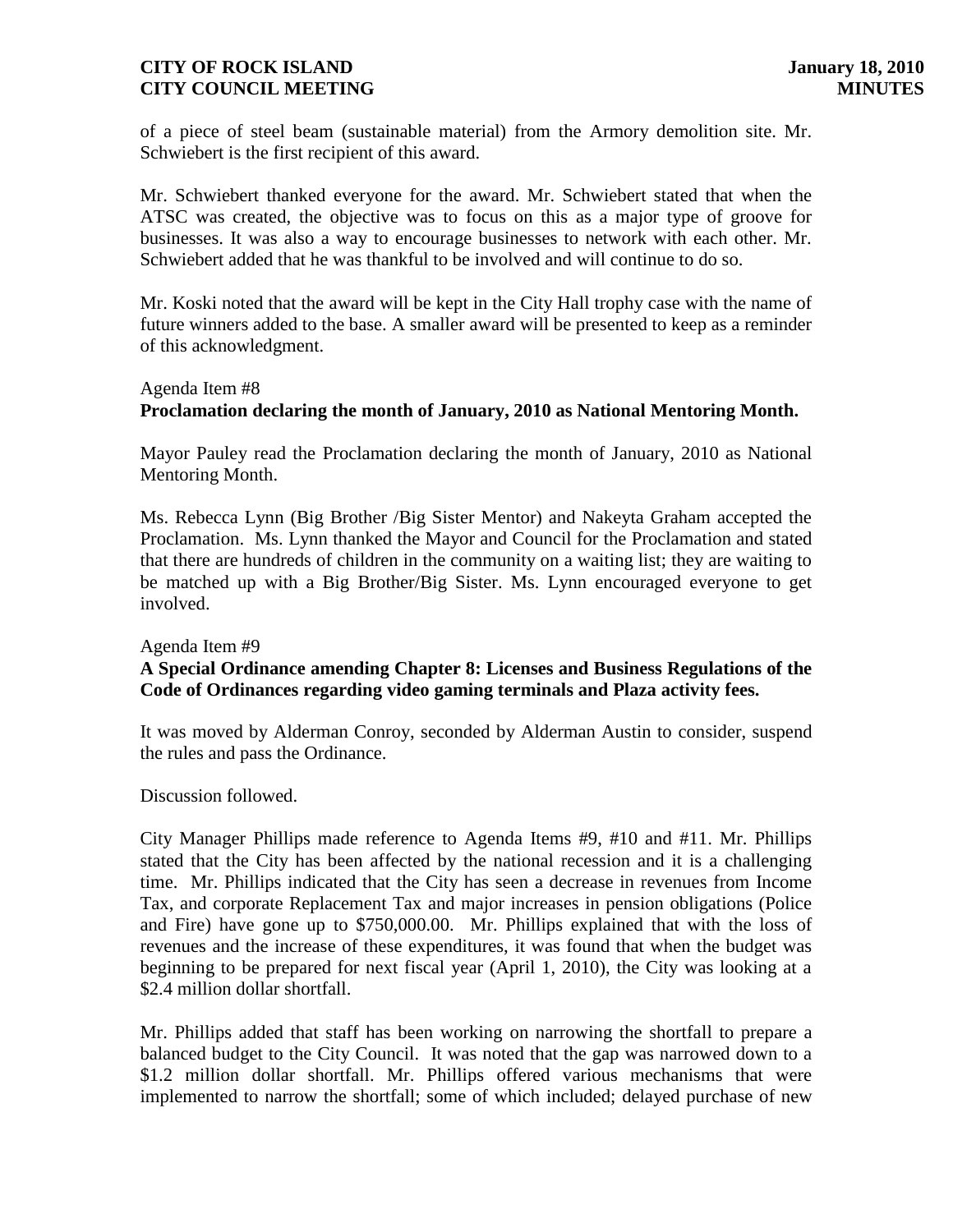ambulances for one (1) year; eliminated three (3) positions in Public Works; delayed equipment and supply purchases in all departments; reduced computer purchases and consulting services; consolidated Park offices in one location; reduced City Clerk's Assistant's hours; reduced purchase of books at the Library; shifted legal expenses in Community and Economic Development to federal sources of funding; shifted eligible expenses in the Police Department to the Drug Forfeiture Fund and reduced fuel usage in the City. Mr. Phillips noted that with these measures, staff cut \$1.2 million dollars out of the General Fund Budget.

Mr. Phillips indicated that staff met in two (2) Study Sessions with the City Council to review a list of recommended cuts, tax and fee increases to close the remaining \$1.2 million dollar gap. It was noted that Council gave general direction to staff on how to balance the budget. Mr. Phillips added that Agenda Item #9, Agenda Item #10 and Agenda Item #11 on the Agenda are fee and tax increases that will help to close the gap for the April 1, 2010 budget.

After more discussion, the motion carried by the following Aye and No vote: those voting Aye being Alderman Brooks, Alderman Conroy, Alderman Foley, Alderman Tollenaer, Alderman Jones, Alderwoman Murphy and Alderman Austin; those voting No, none.

#### Agenda Item #10

# **A Special Ordinance amending Chapter 9: Motor Vehicles and Traffic of the Code of Ordinances regarding parking, fines and fees.**

Alderwoman Murphy moved and Alderman Austin seconded to consider, suspend the rules and pass the Ordinance. The motion carried by the following Aye and No vote: those voting Aye being Alderman Brooks, Alderman Conroy, Alderman Foley, Alderman Tollenaer, Alderman Jones, Alderwoman Murphy and Alderman Austin; those voting No, none.

#### Agenda Item #11

# **A Special Ordinance amending Chapter 15: Taxation of the Code of Ordinances regarding Retailers' Occupation Tax, Hotel/Motel Tax and Motor Fuel Tax.**

It was moved by Alderman Jones, seconded by Alderman Tollenaer to consider, suspend the rules and pass the Ordinance. The motion carried by the following Aye and No vote: those voting Aye being Alderman Brooks, Alderman Conroy, Alderman Foley, Alderman Tollenaer, Alderman Jones, Alderwoman Murphy and Alderman Austin; those voting No, none.

# Agenda Item #12 **CLAIMS**

It was moved by Alderman Jones, seconded by Alderwoman Murphy to accept the following reports and authorize payment as recommended. The motion carried by the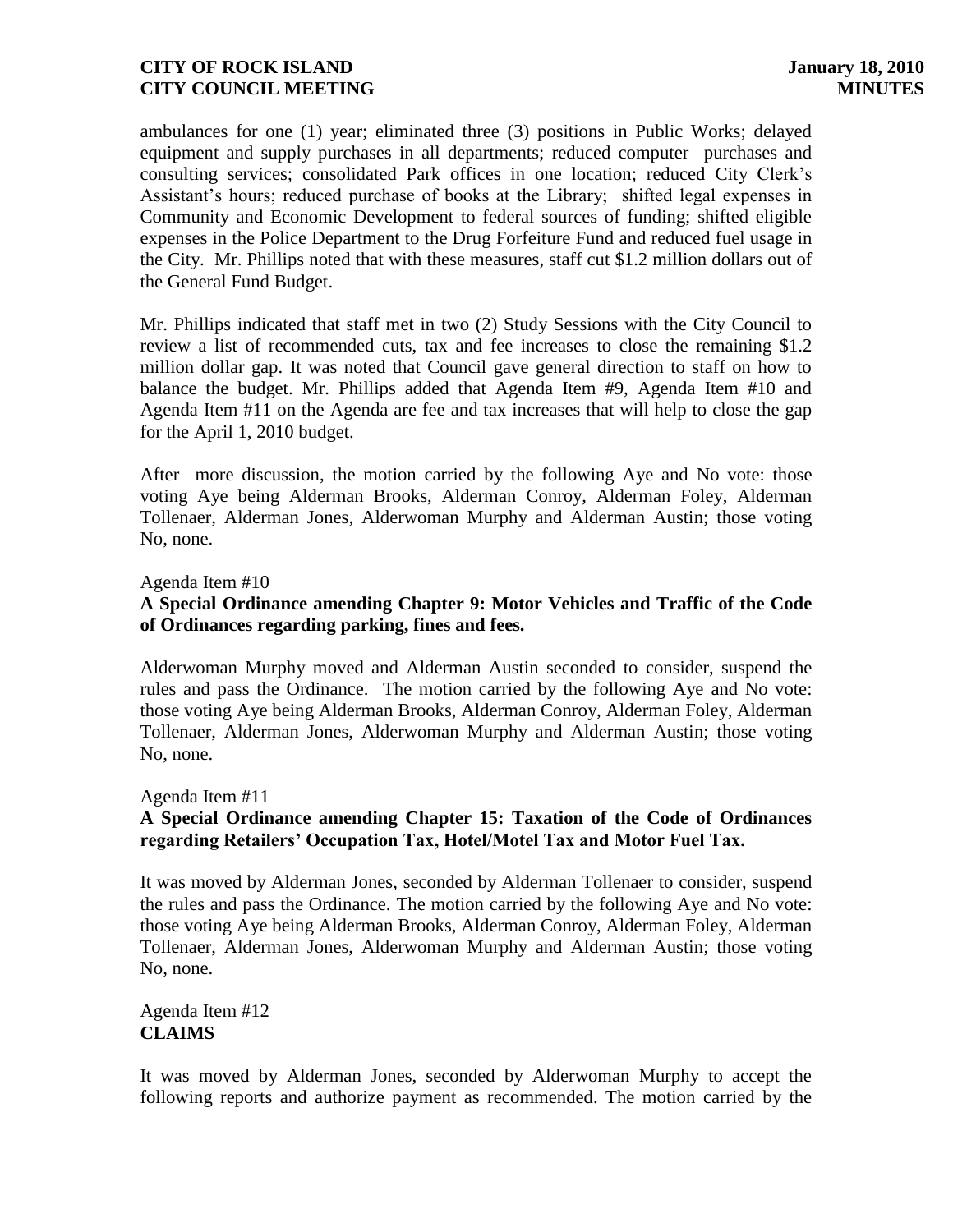following Aye and No vote: those voting Aye being Alderman Brooks, Alderman Conroy, Alderman Foley, Alderman Tollenaer, Alderman Jones, Alderwoman Murphy and Alderman Austin; those voting No, none.

- a. Report from the Public Works Department regarding payment in the amount of \$16,321.99 to USALCO for December, 2009 purchase of Liquid Aluminum Sulfate. (008)
- b. Report from the Public Works Department regarding payment in the amount of \$12,080.00 to Davenport Electric Contract Company for services provided for street light repairs. (009)
- c. Report from the Public Works Department regarding payment in the amount of \$9,426.54 to Zimmer & Francescon, Inc. for parts to repair a high service pump. (010)
- d. Report from the Public Works Department regarding payment in the amount of \$4,400.00 to Ragan Mechanical, Inc. for repairs to the filter building boiler system. (011)

### Agenda Item #13

# **Payroll for the weeks of December 28, 2009 through January 10, 2010 in the amount of \$1,234,933.22**.

Alderman Foley moved and Alderman Tollenaer seconded to allow the payroll. The motion carried by the following Aye and No vote: those voting Aye being Alderman Brooks, Alderman Conroy, Alderman Foley, Alderman Tollenaer, Alderman Jones, Alderwoman Murphy and Alderman Austin; those voting No, none.

Agenda Item #14

# **Report from the Community and Economic Development Department regarding an agreement with Terracon, Inc. for environmental consulting services related to environmental assessment of the Quad City Industrial Center (QCIC) property.**

It was moved by Alderman Austin, seconded by Alderwoman Murphy to approve the agreement as recommended and authorize the City Manager to execute the contract documents. The motion carried by the following Aye and No vote: those voting Aye being Alderman Brooks, Alderman Conroy, Alderman Foley, Alderman Tollenaer, Alderman Jones, Alderwoman Murphy and Alderman Austin; those voting No, none.

#### Agenda Item #15

# **Report from the Traffic Engineering Committee regarding a request for the installation of a handicapped parking space at 1904 15½ Street.**

Alderman Foley moved and Alderwoman Murphy seconded to deny the request as recommended.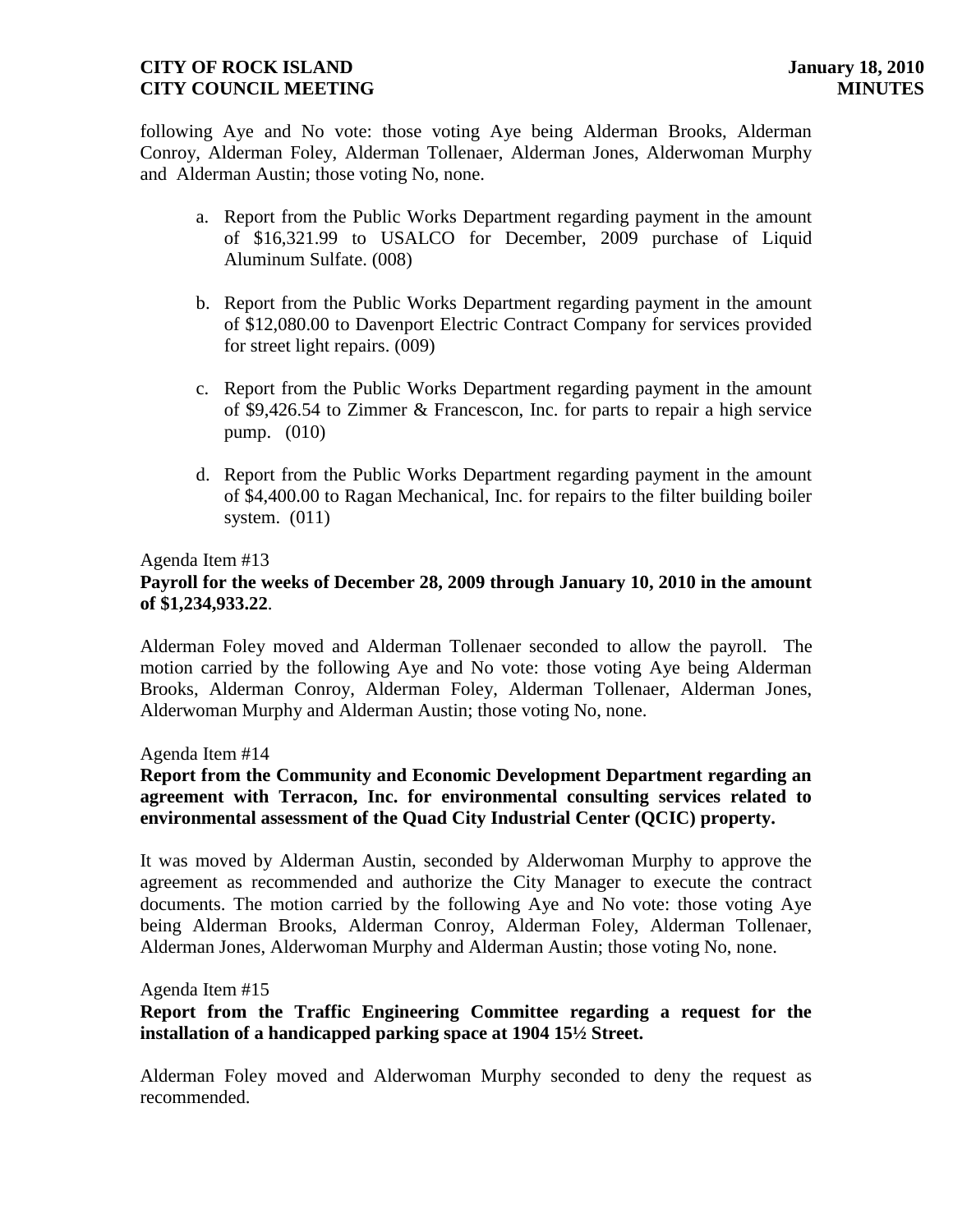Discussion followed.

Ms. Barbara Mueller of 1904 15½ Street stepped forward. Ms. Mueller requested that Council deny the request for installation of a handicapped parking space at 1904  $15\frac{1}{2}$ Street. Ms. Mueller explained that her son teaches music lessons on a daily basis and students come to their residence for the lessons. Ms. Mueller added that they need to utilize that space in front of their residence at 1904 15½ Street for the students. It was noted that it would be more of an effort for the Mueller's neighbor who lives across the street to have a handicapped space in front of the Mueller's home. The neighbor would have to walk across the street to get to the handicapped space where her vehicle is parked.

After discussion, the motion carried by the following Aye and No vote: those voting Aye being Alderman Brooks, Alderman Conroy, Alderman Foley, Alderman Tollenaer, Alderman Jones, Alderwoman Murphy and Alderman Austin; those voting No, none.

#### Agenda Item #16

# **Report from the Traffic Engineering Committee regarding a request for removal of a handicapped parking space at 4529 14th Avenue.**

It was moved by Alderwoman Murphy, seconded by Alderman Conroy to approve the request as recommended and refer to the City Attorney for an Ordinance. The motion carried by the following Aye and No vote: those voting Aye being Alderman Brooks, Alderman Conroy, Alderman Foley, Alderman Tollenaer, Alderman Jones, Alderwoman Murphy and Alderman Austin; those voting No, none.

Agenda Item #17

### **Report from the Traffic Engineering Committee regarding a request for City Ordinance (section 9-42) control of a parking lot located at 4515 6th Avenue.**

Alderwoman Murphy moved and Alderman Conroy seconded to approve the request as recommended and refer to the City Attorney for an Ordinance. The motion carried by the following Aye and No vote: those voting Aye being Alderman Brooks, Alderman Conroy, Alderman Foley, Alderman Tollenaer, Alderman Jones, Alderwoman Murphy and Alderman Austin; those voting No, none.

#### Agenda Item #18

### **Report from the City Clerk regarding a Plaza activity permit application for the Mississippi Valley Regional Blood Center requesting the use of Parking Lot F on Monday, February 1, 2010 from 3:30 p.m. to 6:30 p.m. for a blood drive.**

It was moved by Alderman Tollenaer, seconded by Alderman Jones to approve the request as recommended.

Discussion followed. Alderman Jones thanked Kyle Peters of the Daiquiri Factory for being open for registration for the blood drive.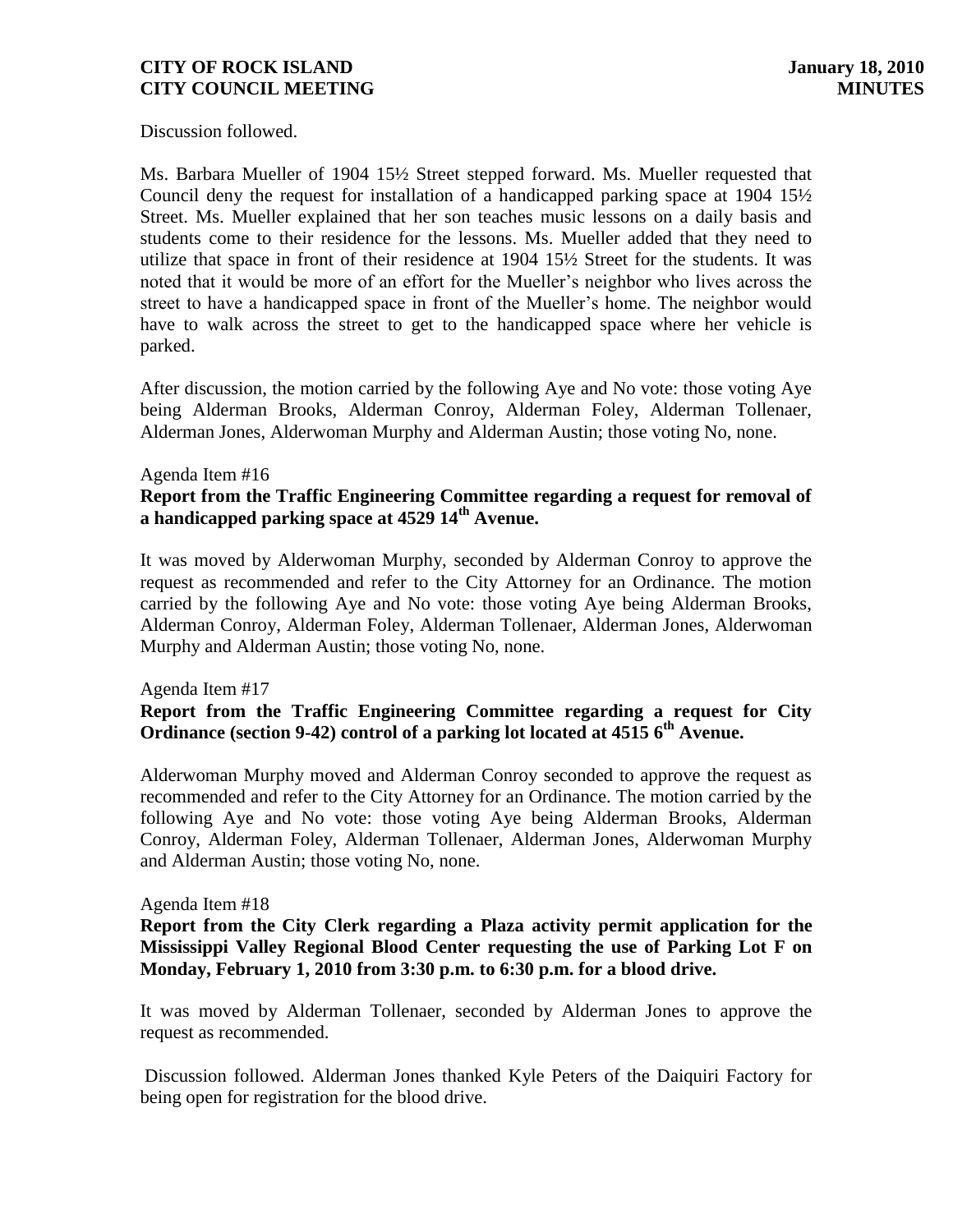After discussion, the motion carried by the following Aye and No vote: those voting Aye being Alderman Brooks, Alderman Conroy, Alderman Foley, Alderman Tollenaer, Alderman Jones, Alderwoman Murphy and Alderman Austin; those voting No, none.

# Agenda Item #19 **Items from the City Manager's Memorandum Packet.**

Mr. Phillips made reference to a report included in the memo packet regarding the Safer Community Task Force. Mr. Phillips stated that the group has met approximately four (4) times and they will meet again after the conclusion of the focus groups that are being planned later this month or early February.

Mr. Phillips inquired upon Finance Director Bill Scott to review the December 2009 Management Report.

Mr. Scott stated that the benchmark for December is 75%. The General Fund revenues are 76%, which are slightly ahead of the benchmark. The expenditures are at 72%. It was noted that all of the Property Tax has been received and recorded in the revenues. Mr. Scott added that it is anticipated that the rate of increase in the revenues will not be as great as the rate of increase in expenditures. It was noted that at year's end, the percentages will come closer together.

Mr. Scott indicated that in December, there was a slippage in the Income Tax; the projected shortfall increased by approximately \$100,000.00. It was noted that the Utility Tax is a lot less than the budget. The total shortfall in revenues is projected at \$630.000.00. Mr. Scott indicated that the July shortfall was \$527,000.00 and August was \$539,000.00. Mr. Scott stated that it increased in the month of September to \$579,000.00 and dipped in October to \$445,000.00. It was noted that in November, the shortfall was at \$562,000.00 and December showed a shortfall of \$630,000.00. Mr. Scott added that the average shortfall for the six (6) month period is \$550,000.00.

Mr. Phillips inquired upon Community and Economic Development Director Greg Champagne to share news regarding the recent announcement regarding Norcross.

Mr. Champagne reviewed background information regarding Norcross (Honeywell). Mr. Champagne stated that it was announced that they may be closing. Mr. Champagne added that the City has enjoyed a good relationship with this company. It was noted that the Company is only talking about phasing out the boot manufacturing part. Mr. Champagne added that jobs will be lost. Mr. Champagne stated that the Mayor will be sending a letter to the CEO of the company asking for reconsideration of that decision. It was noted that Congressman Hare's office has been contacted and they will do what they can to save the jobs. In addition, the Illinois Department of Commerce and Economic Opportunity has been contacted regarding state involvement.

Alderwoman Murphy reminded everyone to Shop Rock Island. Alderwoman Murphy stated that Dyce's Sports Bar and Grill is located at the former Hunter's Club at  $2107.4<sup>th</sup>$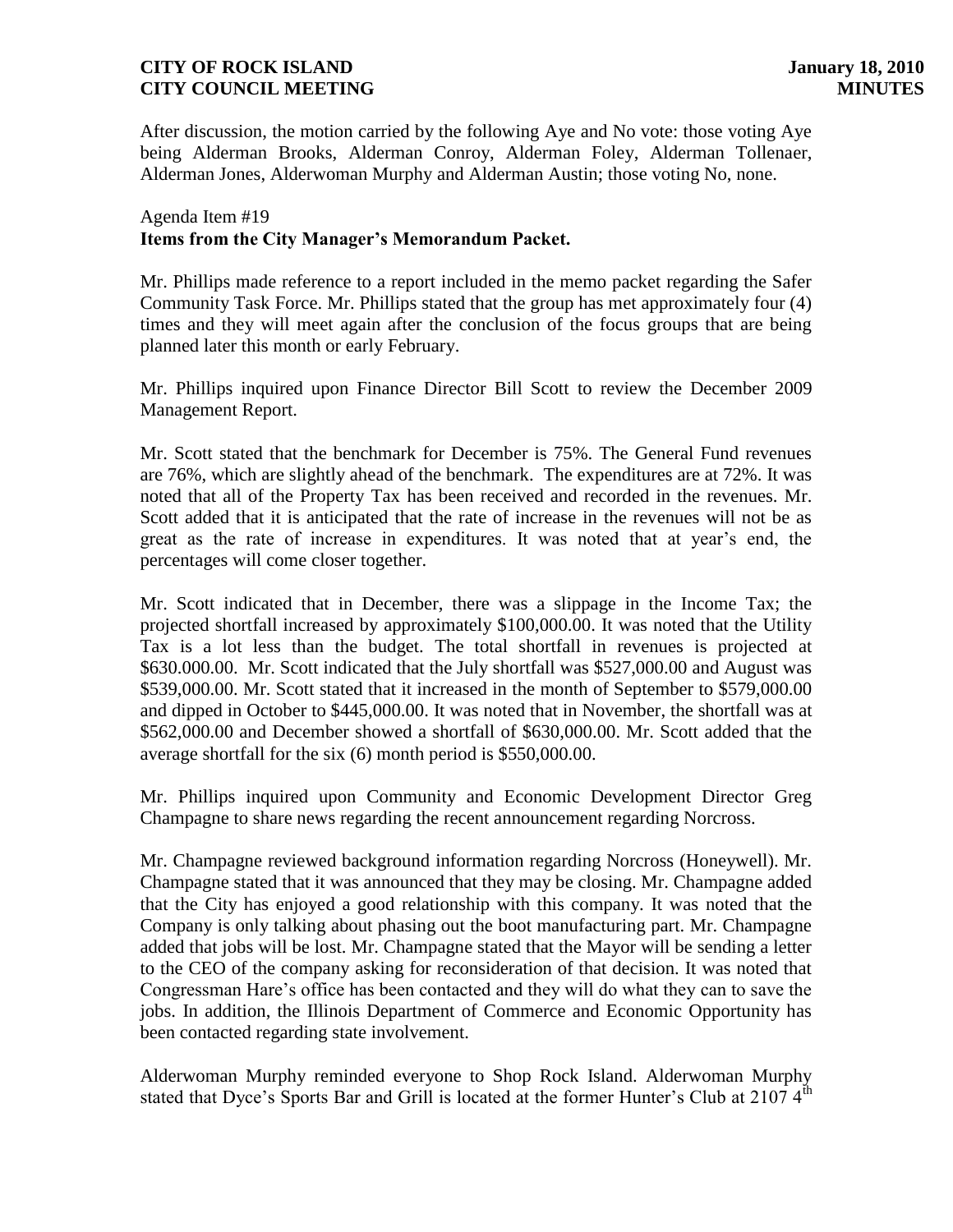Avenue. Alderwoman Murphy stated that Dyce's offers Brazilian, Mexican and traditional American food. It was noted that Dyce's Sports Bar and Grill is open Monday through Thursday from 11:00 a.m. to 9:00 p.m. (kitchen), Fridays and Saturdays, 11:00 a.m. until 10:00 p.m. (kitchen). In addition, the bar is open daily from 11:00 a.m. to 1:00 a.m.

Agenda Item #20 **Other Business**

Ms. Darlene Meumann of  $3219 \frac{12^{\text{th}}}{\text{Street stopped forward}}$ . Mr. Tim Fore (no address given) stepped forward and Mr. Errol Lindsay of  $3207 \frac{\text{12}}{\text{th}}$  Street stepped forward.

Mr. Fore stated that they were requesting support from Council concerning snow clearing for the alley between  $32^{nd}$  and  $33^{rd}$  Avenue and  $12^{th}$  Street. Mr. Fore stated that this alley supports eight (8) homes, is a dead end and is the only access for the residents living there.

Mr. Lindsay voiced concerns regarding emergency vehicles having access when there is bad weather.

Ms. Meumann stated that the alley is plowed when the City needs to get their garbage trucks through to pick up the garbage, but otherwise, the alley does not get plowed.

Public Works Director Bob Hawes explained that the City only cleans (plows) alleys when they need to get into the area with a refuse packer. Mr. Hawes stated that regrettably, there are many alleys in the City like the one that is being discussed. Mr. Hawes added that if the City takes on the service of plowing alleys, the City would need to hire more people and possibly hire a contractor and purchase more equipment. It was noted that large equipment cannot go through alleys without destroying them, only oneton pickups can be used. Mr. Hawes concluded that the service of plowing alleys could be done, but it would be an expensive service.

Agenda Item #21 **Executive Session on Personnel.** 

The Executive Session was held prior to the regular meeting.

Agenda Item #22 **Recess**

A motion was made by Alderwoman Murphy and seconded by Alderman Austin to recess to Monday, February 1, 2010 at 5:00 p.m. The motion carried by the following Aye and No vote: those voting Aye being Alderman Brooks, Alderman Conroy, Alderman Foley, Alderman Tollenaer, Alderman Jones, Alderwoman Murphy and Alderman Austin; those voting No, none.